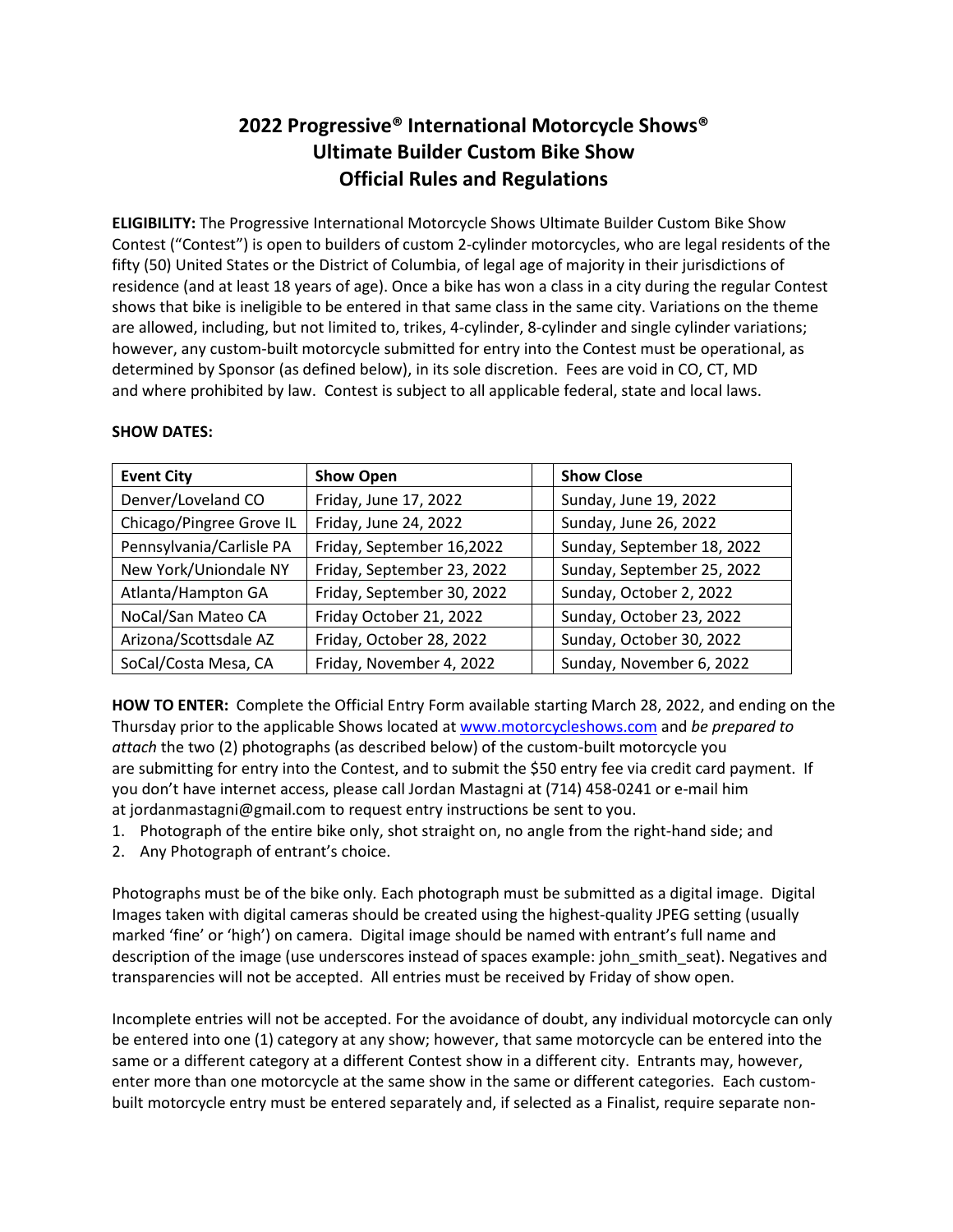refundable entry fees. All entries become the sole property of Advanstar Communications Inc., doing business as Informa Markets ("Sponsor") and will not be returned.

There shall be three (3) entry categories:

- 1. Freestyle: Anything goes, 2 or 3 wheel drivetrain/chassis motorcycle configuration as defined by the DMV. The only limitation is the builder's imagination and resources. Vehicle must run and be operable.
- 2. Custom Street Must start with 2000 and later major OEM engine and frame as base. Must maintain original engine cradle configuration. Neck may be cut to rake or stretch frame. Hard tail sections and wide tire alterations are acceptable. Must be a 2 or 3 wheel motorcycle configuration as defined by DMV. Vehicle must run and be operable
- 3. Custom Classic: Must have a 1999 or earlier OEM engine, replica engines are not allowed. Custom or stock modified frames are acceptable. Must be a 2 or 3 wheel motorcycle configuration as defined by DMV. Vehicle must run and be operable

## **PRE-SHOW JUDGING PHASE**

Judging will be conducted by a "Peer Review" of fellow builders entered into the contest. In addition UBCBS has the option to invite VIP Industry expert judges. One voting form will be issued to each builder or VIP upon site registration regardless of the number of bikes entered. Competitors cannot vote on their own bike or in their own class. Sponsor reserves the right to choose fewer than ten (10) Finalists in any class if, in its sole discretion, it does not receive a sufficient number of eligible and qualified entries for the category at issue. 

Entrants will be required to execute and return an Affidavit of Eligibility and Liability/Publicity Release during registration on behalf of themselves and the owner (if different). Non-refundable entry fee is per bike (i.e., if an entrant has more than one bike selected as a Finalist, he/she must submit an entry fee for each bike.)

**PLEASE NOTE:** Finalists selected to participate in the Judging Phase of the Contest at the Show are responsible for all costs associated with transporting custom-built motorcycle to and from the Progressive International Motorcycle Shows, and any fees associated with moving the custom-built motorcycle into the venue and compliance with all show rules and regulations.  It shall be entrants' sole responsibility to insure their property against loss, damage or theft. Finalists will be required to have the custom-built motorcycle present at the Show, at their own expense. Failure to comply with any of these requirements may result in disqualification.

By submitting an entry, entrant agrees that Sponsor may post his/her entry (including the photographs) on the Contest website for viewing by visitors to the website, regardless of whether such entrant is selected to participate in the competition.

The custom-built motorcycle must be entrant's own work or commissioned from a specific builder, be in keeping with the Sponsor's image and may have been submitting in another contest or won another type of award. Sponsor reserves the right to disqualify any entry it deems to be offensive, inappropriate or is not in keeping with Sponsor's image or that is otherwise not in compliance with these Official Rules, in its sole discretion.  This prohibition applies to any word(s), image(s) or idea(s) represented on the entry, regardless of the size or discrete placement of said word(s), image(s) or idea(s).  If the entry is accepted in the show and then deemed to be offensive, inappropriate or not in keeping with Sponsor's image at Sponsor's sole discretion, it will be removed from the show floor and eliminated from the Contest with no refund of entry fee. If a builder is in doubt about the eligibility of the entry, he/she should contact Jordan Mastagni 714/458-0241 or e-mail him at jordanmastagni@gmail.com with photos and/or a description for a decision prior to entering the Contest.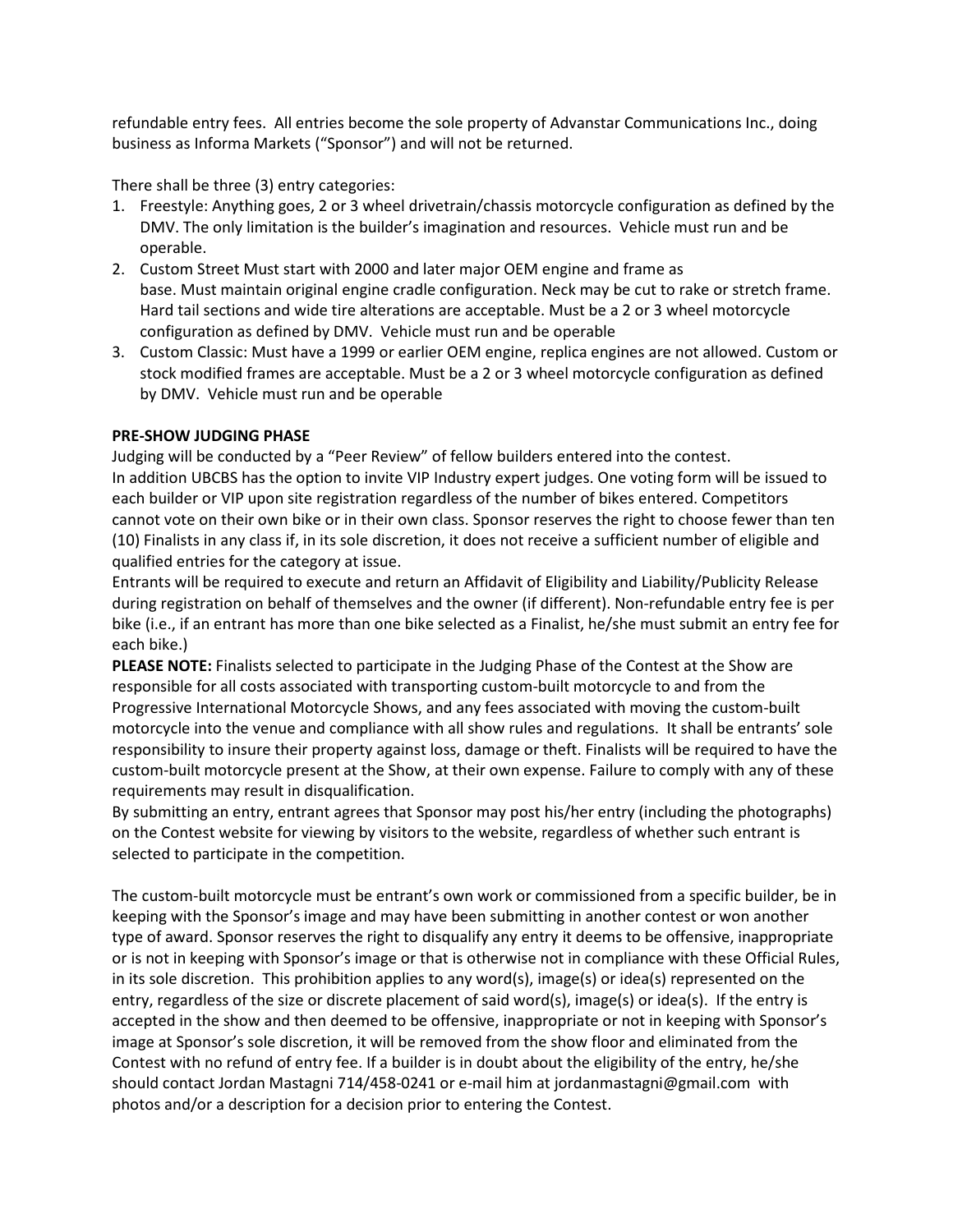Custom-built motorcycles submitted or entry into the Contest must be properly insured. Entrants may be required to provide proof of such insurance as well as proof of retail value of custombuilt motorcycle in a form acceptable to Sponsor, at Sponsor's discretion.

Sponsor also reserves the right, at its sole discretion, to require verification of ownership of any custombuilt motorcycle in a form acceptable to Sponsor.  Released Parties (as defined below) are not responsible for any damage, theft or loss to any Finalist's property resulting, in whole or in part, directly or indirectly, from participation in the Contest (including any damage or loss which occurs while shipping the custom-built motorcycle to and from the Contest).  All insurance relative to participating in the Contest is the sole responsibility of each Finalist (including any insurance associated with shipping the custom-built motorcycle to and from the Show). 

# Finalists grant Sponsor and its designees the right to photograph custom-built

motorcycles submitted for entry into the Contest.  Finalists further agree Sponsor and its designees shall have the worldwide perpetual right to exploit, edit, modify, and distribute such photographs as well as his/her entry (including photographs submitted as part of entry) and all elements of both, in any and all media now known or not currently known (including in current and future advertising and promotions of the International Motorcycle Show and on its website), throughout the world in perpetuity without compensation, permission or notification to Finalist or any third party. 

# SHOW JUDGING AND CATEGORIES:

- a) The Finalists in the Freestyle category will be judged for the Freestyle category award.
- b) The Finalists in the Custom Street category will be judged for the Custom Street category award.
- c) The Finalists in the Custom Classic category will be judged for the Custom Classic category award.
- d) All Finalists in all categories shall be considered for any awards that are sponsored by  $3^{rd}$  parties ("Sponsor Award") available for a Contest, including People's Choice, Media and others as determined for each Contest.

## The criteria and judges shall be as follows:

- a) Freestyle Award: Judging shall be by the Custom Street and Custom Classic Finalists.
- b) Custom Street Award: Judging shall be by the Freestyle and Custom Classic Finalists.
- c) Custom Classic Award:  Judging shall be by the Freestyle and Custom Street Finalists.
- d) People's Choice Award: Judging shall be by the Registered Show attendees.  There will be one winner as determined by a majority of valid votes from the show attendees at the Show (as determined by Sponsor in its sole discretion).  Show attendees may vote for one entry at a voting station and all tabulation will be done within the voting program.

Sponsor retains the right to add one or more qualified judge(s) to any or all of the judging panels, in Sponsor's sole discretion. In the event of a tie, all results will be submitted to Sponsor for the final decision.

Judges for each of the five awards above shall be asked to vote based equally on the following criteria: PAINT, METAL FINISHES, FUNCTIONALITY (ride ability), DRIVETRAIN (engineering design & originality), CHASSIS (engineering design & originality) and OVERALL IMPACT.

The Finalist that receives the most valid votes in the applicable category, as determined by Sponsor in its sole discretion, will be the "Winner" for that category.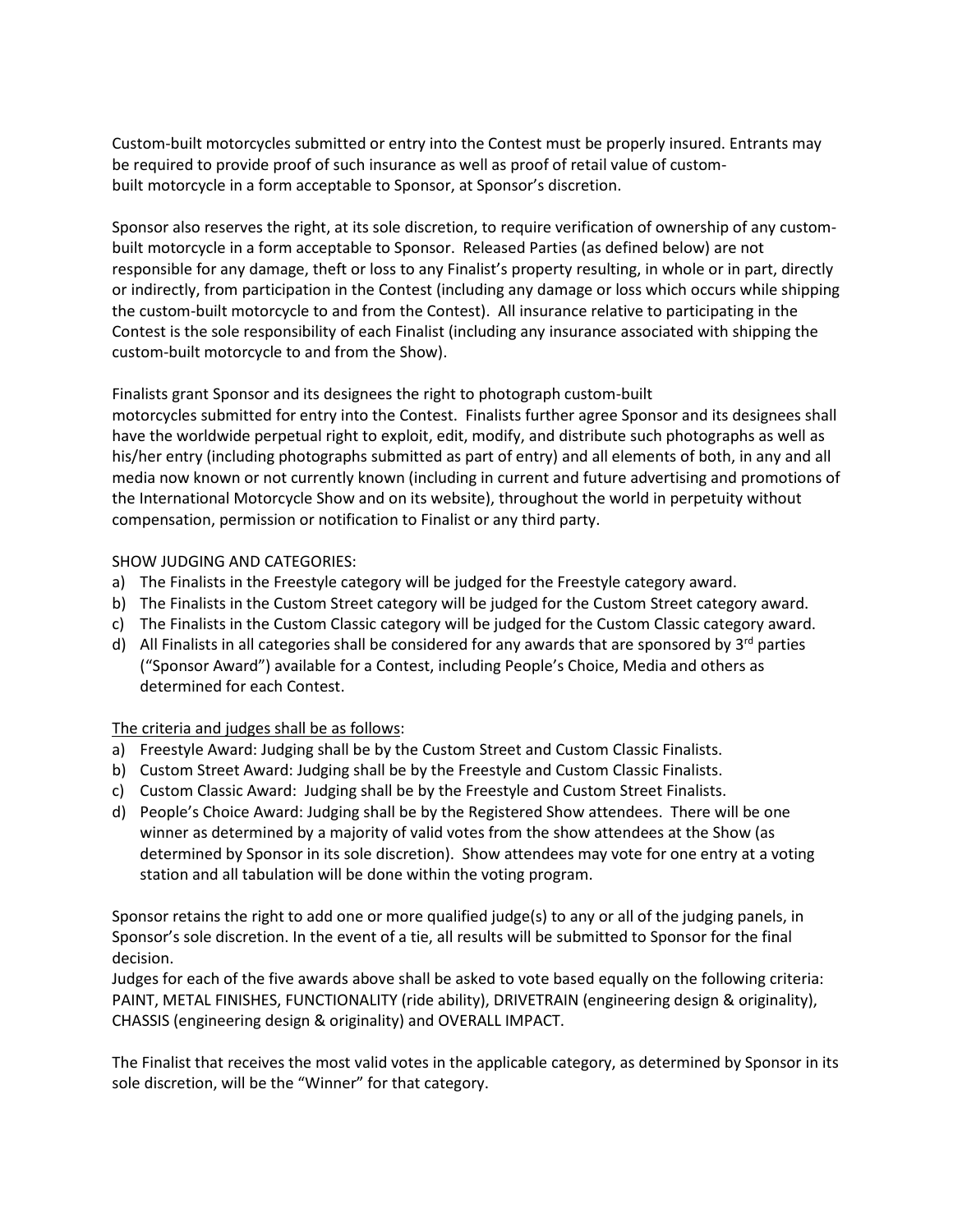Winners will be announced on Sunday of each Show one hour prior to the close of the Show. Each entrant must be present at time of the announcement.  Note:  Any Finalist is eligible to win in more than one (1) category. Correctly tallied and completed judging forms must be returned to the Informa's Provider, by the stated deadline to be included in the voting process. In the event of a tie on points for any award, the entry with the most first place votes of the tied entries will be deemed the winner. Any disputes will be decided by the Sponsor and considered final. Sponsor reserves the right to not award any prize for any category if, in its sole discretion, it does not receive a sufficient number of eligible and qualified entries for such category.

# City Show Rounds. The following prizes apply to each Show of the Contest

Informa will provide the prize money to the winning contestants (subject to winners complying with the Official Rules and returning all signed affidavits and releases as requested) for a Contest, as set forth in the Official Rules and tentatively as follows for all cities, except the last show of the series:

- Freestyle Category Winner will receive US\$1,000 and a plaque. Approximate Retail Value ("ARV") of plaque US\$50. Total ARV of cash and plaque US\$1,050. Runner up will receive a plaque. ARV of plaque US\$50.
- Custom Street Category Winner will receive US\$500 and a plaque.  ARV of plaque is US \$50. Total ARV of cash and plaque US\$550. Runner up will receive a plaque. ARV US\$50.
- Custom Classic Category Winner will receive US\$500 and a plaque.  ARV of plaque US\$50. Total ARV of cash and plaque US\$550. Runner up will receive a plaque. ARV US\$50.
- People's Choice will receive a plaque. ARV of plaque US\$50.

Championship Round. The following prizes are applicable only to the Championship Round during the final Event of the series:

- Freestyle Category Winner will receive US\$10,000, trophy, plaque and prize package. ARV of trophy US\$400. ARV of plaque US\$50. Total ARV of cash, trophy and plaque is US\$10,450.
- Runner up will receive a plaque and prize package. ARV of plaque: US\$50.
- Custom Street Category Winner will receive US\$2,000, trophy, plaque and prize package. ARV of trophy US\$400. ARV of plaque US\$50. Total ARV of cash, trophy and plaque is US\$2,450.
- Runner up will receive a plaque and prize package. ARV of plaque: US\$50.
- Custom Classic category Winner will receive US\$2,000, trophy, plaque and prize package. ARV of trophy US\$400. ARV of plaque US\$50. Total ARV of cash, trophy and plaque is US\$2,450.
- Runner up will receive a plaque and prize package. ARV of plaque: US\$50.
- The value of the Championship prize package awarded to each winner is determined by Sponsor in its sole discretion.

Cash prizes will be awarded as bank transfers on or about thirty (30) business days after the Show, provided the Winner has fully-complied with the Official Rules and submitted a W9 (provided by Sponsor at the Awards Ceremony) at show close. If a winner has not submitted a W9 within 14 days and banking information (if requested by Sponsor) within 30 days of show close, it will be deemed the winner has abandoned the cash prize and forfeited those winnings. Prizes are awarded "as is" with no warranty or guarantee, either express or implied by Sponsor.  No substitution, transfer, or cash equivalent of prize is permitted, except by Sponsor, which reserves the right to substitute a prize of comparable or greater value, at its sole discretion.  Any and all taxes on the prize, and any other costs and expenses associated with prize acceptance and use not specified herein as being awarded are the sole responsibility of the Winner.  All prize details will be at the sole discretion of the Sponsor.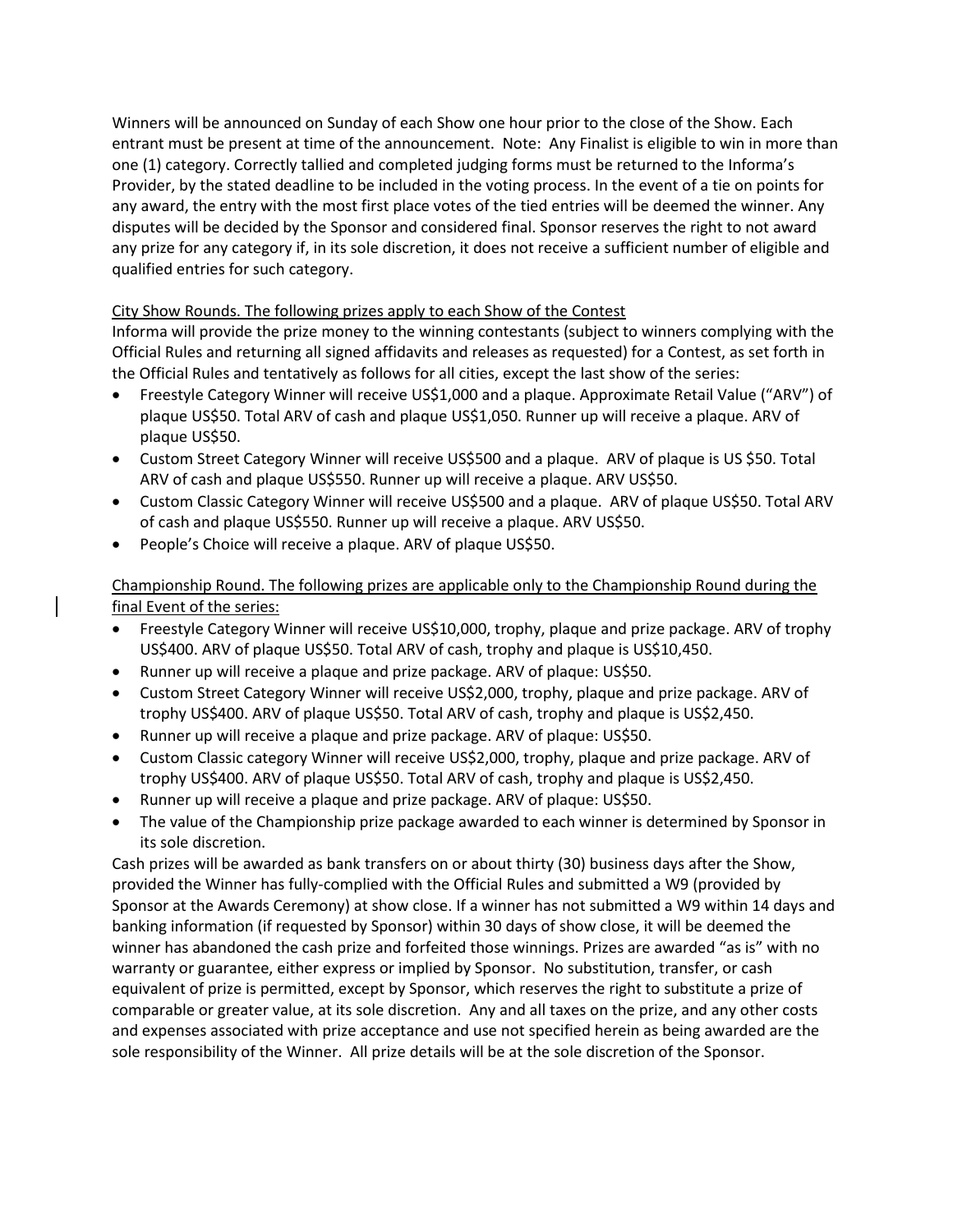#### **GENERAL**

By participating, each entrant agrees: (a) to abide by these rules and decisions of Sponsor and judges, which shall be final in all respects relating to this Contest; (b) to release, discharge and hold harmless Advanstar Communications Inc. and each of its affiliates, Progressive Casualty Insurance Company, Provider Media, their owners/management company, Sponsor's sponsors, and their respective parents, affiliates, subsidiaries, and advertising and promotion agencies, and all of the officers, directors, shareholders, employees, agents and representatives of the forgoing (collectively, "Released Parties") from any and all injuries, liability, losses and damages of any kind to persons, including death, or property (including the custom-built motorcycles) resulting, in whole or in part, directly or indirectly, from entrant's participation in the Contest or any Contest-related activity (including any shipping, travel or activity related thereto), the acceptance, possession, use or misuse of the awarded prize or the use by Released Parties' of any rights granted herein; and (c) to the use by Sponsor and its designees of his/her name, company name, trademarks, logos, entry, biographical information, voice, performance, photograph, image and/or likeness for trade, advertising, publicity and promotional purposes in any and all media, now or hereafter known, worldwide and on the Internet, and in perpetuity, without compensation, notification or permission, unless prohibited by law, and to execute specific consent to such use if asked to do so. 

Released Parties are not responsible for late, lost, damaged, delayed, inaccurate, misdirected, incomplete, illegible, undeliverable, destroyed, mutilated, stolen or postage-due entries, entry fees, vote ballots, or mail  or lost or stolen vote ballot boxes or for errors or problems of any kind whether electronic, network, technical, typographical, printing, human or otherwise relating to or in connection with this Contest, including, without limitation, errors which may occur in connection with the administration of the Contest, the processing or judging of entries, the tabulation of votes, the announcement of the prizes or in any Contest-related materials or the cancellation of the show.  Released Parties are not responsible for injury or damage to participants' or to any other person's computer related to or resulting from participating in this Contest or downloading materials from or use of the website. Sponsor may disqualify anyone from participating in the Contest or winning a prize if, in its sole discretion, it determines that such person is attempting to undermine the legitimate operation of the Contest by cheating, deception or other unfair playing practices, or intending to annoy, abuse, threaten or harass any other entrant or Sponsor's representatives or who are otherwise in violation of these Official Rules. ANY ATTEMPT TO DELIBERATELY UNDERMINE THE LEGITIMATE OPERATION OF THE CONTEST MAY BE IN VIOLATION OF CRIMINAL AND CIVIL LAWS AND SHOULD SUCH AN ATTEMPT BE MADE, SPONSOR RESERVES THE RIGHT TO SEEK DAMAGES AND OTHER REMEDIES (INCLUDING ATTORNEYS' FEES) FROM ANY SUCH INDIVIDUAL TO THE FULLEST EXTENT OF THE LAW, INCLUDING CRIMINAL PROSECUTION. Sponsor reserves the right in its sole discretion to cancel or suspend any portion of the Contest for any reason, including, but not limited to, should the show be cancelled, causes corrupt the administration, security or proper play of the Contest and judge all eligible, nonsuspect entries received up to time of such impairment to choose the Finalists and/or to award the prize for the category at issue (as applicable) using the judging procedure described above.  Contest is governed by the laws of the State of New York without regard to its conflict of laws principles, with venue in New York, New York and all claims must be resolved in the courts of New York, New York. Entrant agrees to submit to the personal jurisdiction of the courts located in New York, New York.

#### PRIVACY POLICY:

Sponsor's privacy policy may be found at [www.motorcycleshows.com.](http://www.motorcycleshows.com/) That privacy policy discloses what information Sponsor collects and how it is used, which includes the entry information provided by Entrant hereunder. Such use includes without limitation a) sharing Entrant's name and